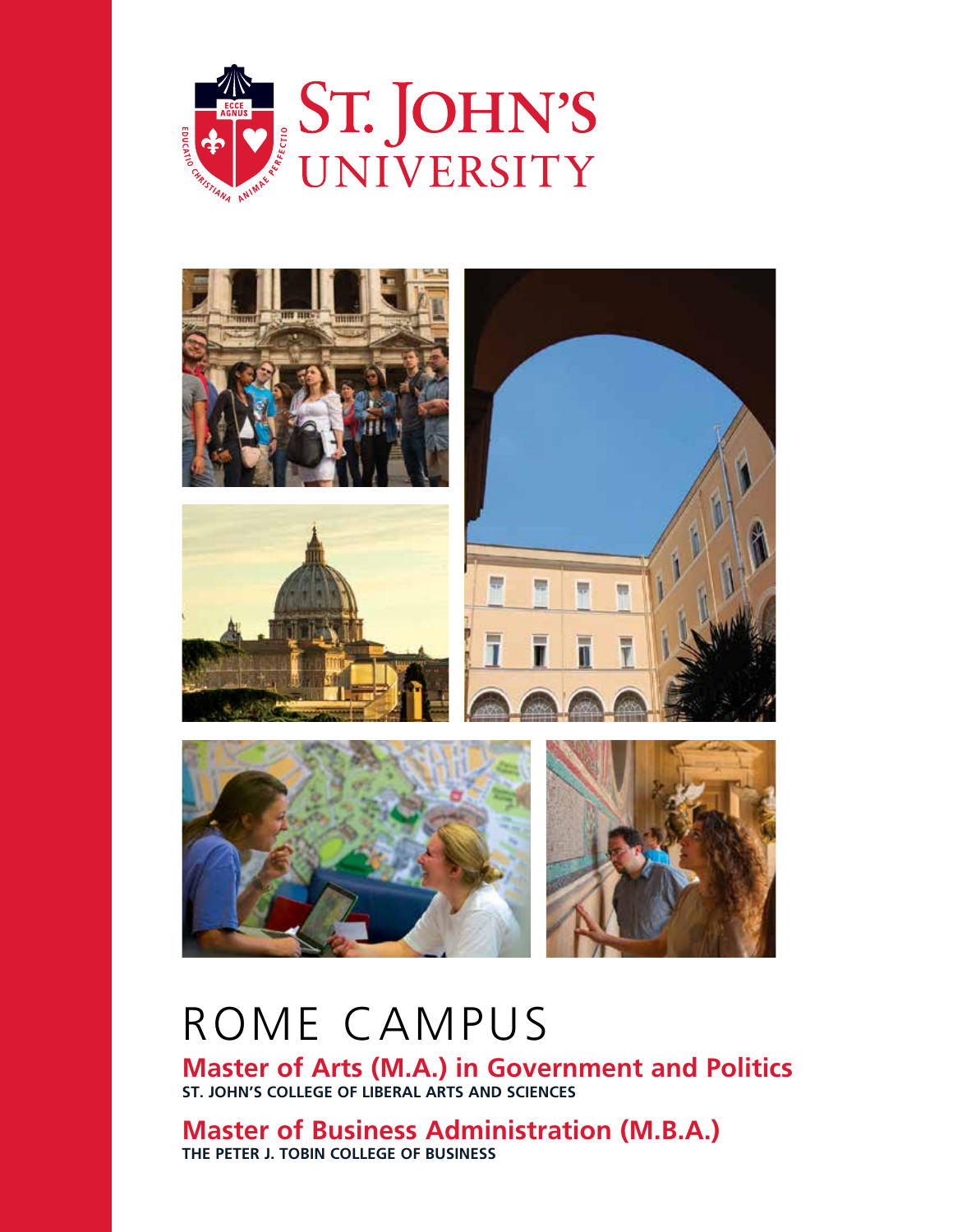**St. John's University** stjohns.edu

**Rome Campus Programs Information** stjohns.edu/Campuses/Rome

**The Peter J. Tobin College of Business** stjohns.edu/Tobin

**St. John's College of Liberal Arts and Sciences** stjohns.edu/RomeMA

## St. John's University

Since 1870, St. John's University has been responding to the educational demands of a growing, diverse marketplace, meeting the ever-changing academic needs of its students, and preparing them for rewarding careers. Through its outstanding faculty, exciting programs, innovative curricula, and state-ofthe-art facilities, the University remains on the cutting edge of contemporary theory and technology.

Today, St. John's University offers graduate courses in New York; Rome, Italy; and online.

### About the Rome Campus

Established in the Eternal City in 1995, the Rome campus offers students from around the world a rewarding international educational experience. Rome is Italy's center of government, politics, global organizations, and multinational corporations. As a cultural capital, the city offers countless opportunities to explore the arts, including opera, music, theater, and ballet. Its museums, churches, and piazzas are world-renowned. A new state-ofthe-art campus, located in the historical Prati area, was inaugurated in 2008.

### St. John's University

Rome Campus Via Marcantonio Colonna 21A 00192 Rome, Italy Tel. +39-06-393842 Fax +39-06-39384200 US Tel. 212-815-9216

### USEFUL WEBSITES:

## **St. John's College of Liberal Arts and Sciences**

M.A. PROGRAM IN GOVERNM **STUDY OPTIONS ......................** 

### **The Peter J. Tobin College of Business**

M.B.A. PROGRAM.................... PROGRAM OPPORTUNITIES ...

### **Rome Graduate Programs**

GENERAL INFORMATION ......... ADMISSION INFORMATION.... APPLICATION MATERIALS .......







# TABLE OF CONTENTS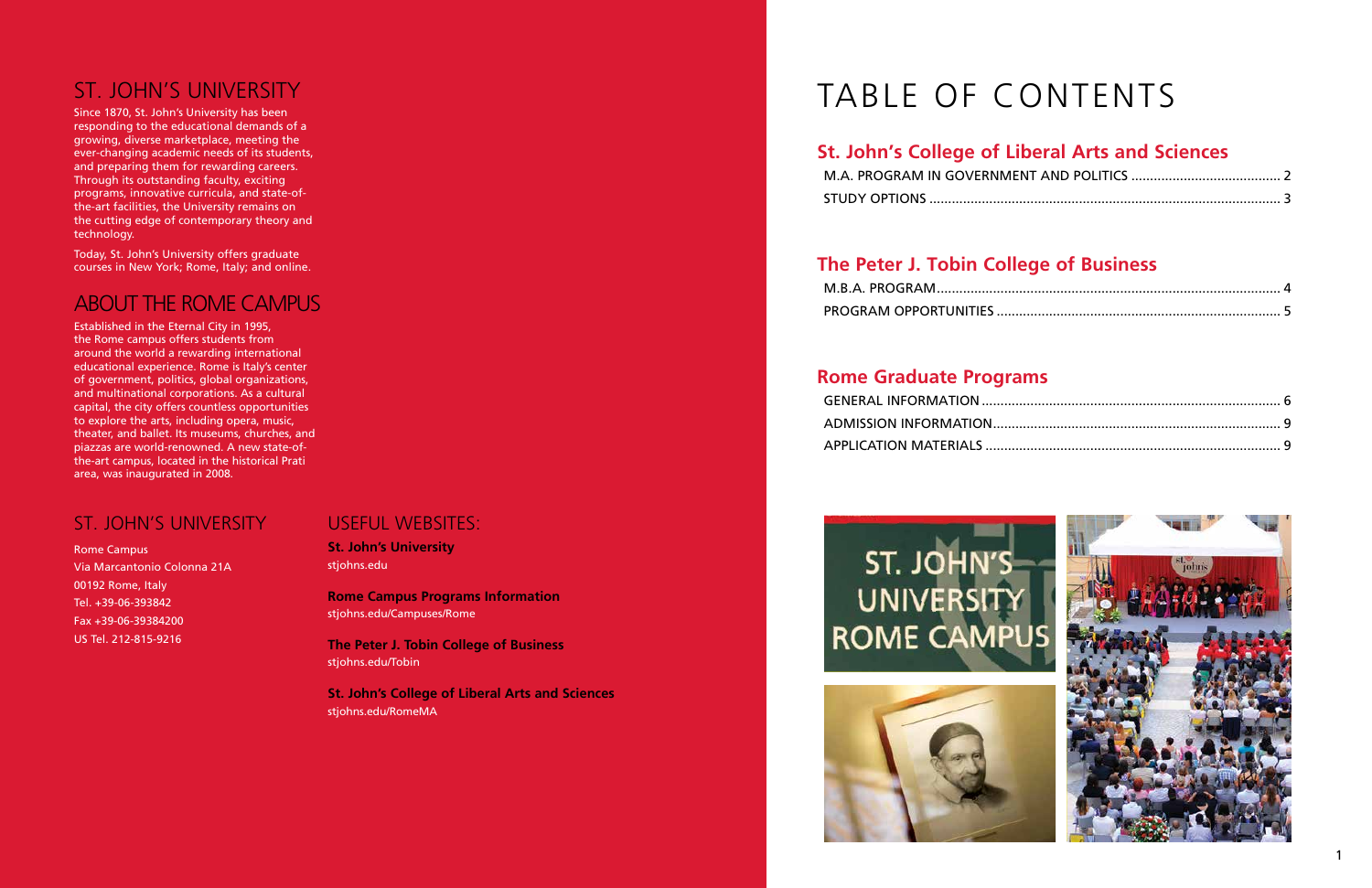## St. John's College of Liberal Arts and Sciences St. John's College of Liberal Arts and Sciences

You can complete your M.A. degree in Government and Politics, with a concentration in International Relations, fully on the Rome campus. The degree is offered by the Department of Government and Politics—in the Graduate Division of St. John's College of Liberal Arts and Sciences—and accredited by the Middle States Association of Colleges and Schools and the New York State Education Department.

While enrolled in the program, you gain the analytical and research skills necessary to evaluate political issues and to function effectively in today's complex global environment. You become an expert in composing policy briefs and reports, drafting and evaluating project proposals, resolutions, and public statements, as well as completing in-depth evaluations of global events and trends.

### What Can I Do with an M.A. in Government and Politics?

The program prepares you for a wide array of career opportunities. Our graduates have found political and administrative positions around the globe in a variety of fields: the civil or US Foreign Service, the United Nations, a policy think-tank, an international NGO, a major multi-national corporation, and dynamic start-up companies. The M.A. degree is also excellent preparation for further graduate study as a doctoral or law student.

### Curriculum: International Relations Concentration

The majority of government and politics courses offered at the Rome campus relate to international relations or comparative politics. The program consists of 11 courses (33 credits).





#### Course Requirements

The Department of Government and Politics offers a thesis and non-thesis option. Both options are 33 credits. Students must meet the above criteria for both options. If they choose to complete a thesis, they need a minimum of a 3.5 GPA. They must enroll in two consecutive courses of Master Research (GOV 900) as part of their course degree requirements in place of two GOV courses. In addition, students must present evidence of their knowledge of a foreign language (French, Spanish, or Italian).  $2<sup>1</sup>$  anguage (including Demonstration).

- • GOV 205 (Modern Political Research), which must be completed during your first year in the program
- • Four courses from the international relations or comparative government offerings
- • Two courses from your minor concentration *(American Government, Public Policy and Administration, Political Theory, International Relations, or Comparative Government)*
- One course in political theory
- Remaining three courses in any government and politics field

#### Comprehensive Examination

Whether you elect the thesis or nonthesis option, you are required to complete a comprehensive examination that tests your knowledge in your concentration.





#### Certificate in International Law and Diplomacy

You have the opportunity at St. John's to earn a Certificate in International Law and Diplomacy as a complement to the M.A. in Government and Politics, adding a global dimension to your education. While working toward your master's degree, you can complete the certificate simultaneously by choosing four courses in international relations or comparative politics and two courses in international law or diplomacy. When you graduate you receive both the certificate and your M.A. If you've already received the M.A. degree, you can complete this coursework independently. The application requirements for the certificate are the same as for the M.A. program.

#### Internship Program

As an M.A. student at the Rome campus, you may apply for internships with various government agencies and international and nonprofit organizations located in the city. We work closely with the UN World Food Programme and International Development and Law Organization. Many of our alumni have consultancies and fixed-term professional posts with these organizations. You'll receive credit for internships once you've completed at least 12 matriculated credits before applying. The department approves a maximum of three internship credits per degree, and we encourage all students to complete at least one internship while in Rome.

#### Thesis/Nonthesis Option

### **M.A. Program in Government and Politics (Concentration in International Relations) Study Options**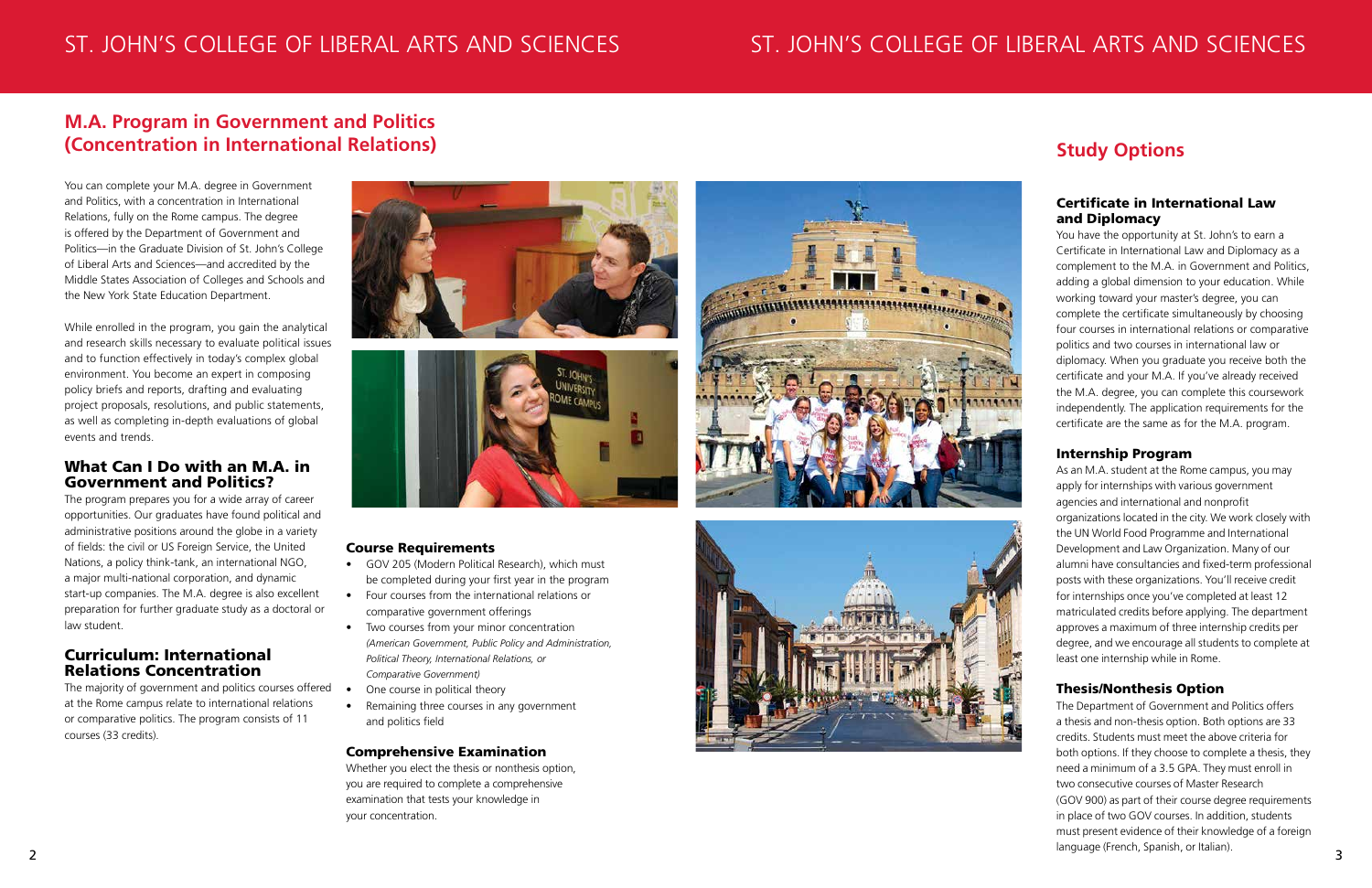#### Admission Requirements

Admission to the M.B.A. Program is open only to applicants holding a bachelor's degree from accredited institutions who show promise of success in graduate business studies. Admission criteria include undergraduate grade point average, performance on the Graduate Management Admission Test (GMAT) or the Graduate Record Examination (GRE), junior-senior grade point average, rank in collegiate graduating class, letters of recommendation, statement of professional goals, and résumé.

### **Program Opportunities**

#### Graduate Executive-in-Residence Program (EIRP)

The Executive-in-Residence Program allows Tobin College students to serve as consultants to actual for- and notfor-profit companies. Reporting to and guided by the

companies' senior managers, students seek solutions to complex, real-world business challenges. After meeting with the executives, students work in teams to develop strategic and/or business plans that they present to company executives. EIRP offers the challenge of independent and cooperative research and analysis as well as fostering the development of individual initiative.

#### Global Destination Studies Courses

Students in the Global Destination Studies courses examine a specific contemporary topic at their home campus (Rome, Italy; Queens, Manhattan, or Staten Island in New York) and then spend approximately 10 days abroad to experience the global world of business firsthand. Destinations include countries in Asia, Europe, and Latin America. This program is flexible enough to accommodate both full-and part-time students.

#### London Seminar (FIN700)

Each May, a group of selected students visits London, England, for eight days, where they interact with executives from various financial houses.

#### Thesis Option

The thesis integrates academic knowledge and technical skills in a faculty-supervised research task. It provides an opportunity to plan and execute a research project while responding creatively to an intellectual challenge determined by the student's own interests and specialization. The three-credit thesis option is recommended for students with a cumulative graduate index of 3.5 or better.

#### Internship Program

Students at the Rome campus are encouraged to participate in for-credit and not-for-credit internship projects. The University has established internships with many multinational corporations and international organizations, as well as charitable groups and small, local start-ups (see page 8). These opportunities offer ideal circumstances for the student to apply business skills and knowledge in a real-life context.

## THE PETER J. TOBIN COLLEGE OF BUSINESS THE PETE THE PETE

## j. tobin college of business

The Peter J. Tobin College of Business has, for almost eight decades, consistently produced principled graduates known for their business acumen, leadership, and vision. In response to a constantly changing multinational business environment, the Tobin College offers programs and insights that enable graduates to successfully chart their way through an increasingly challenging business landscape. Indeed, our alumni have made their marks in all areas of commerce—as entrepreneurs, small business owners, and executives in both the for-profit and notfor-profit domains. Our long and distinguished history of excellence is built around the needs, interests, and goals of the individual student. The College is at the forefront of management in a multinational context, as demonstrated by the global focus of our courses and the University's campus in Rome, Italy.

The Tobin College is a professional school concerned with education in the theory and practice of business administration. It is accredited by the AACSB International—The Association to Advance Collegiate Schools of Business. AACSB International is recognized by the Council on Postsecondary Accreditation and by the US Department of Education as the sole accrediting agency for bachelor's and master's degree programs.

#### M.B.A. Concentrations

- Finance
- International Business
- Marketing Management
- Risk Management

The Master of Business Administration requires the completion of 12 courses (36 credits) and can be completed in as little as one year, on a full-time basis.

These courses are divided into the following:

- Eight required core courses ........................24 credits
- Three concentration courses.........................9 credits
- One capstone course....................................3 credits









### **Master of Business Administration**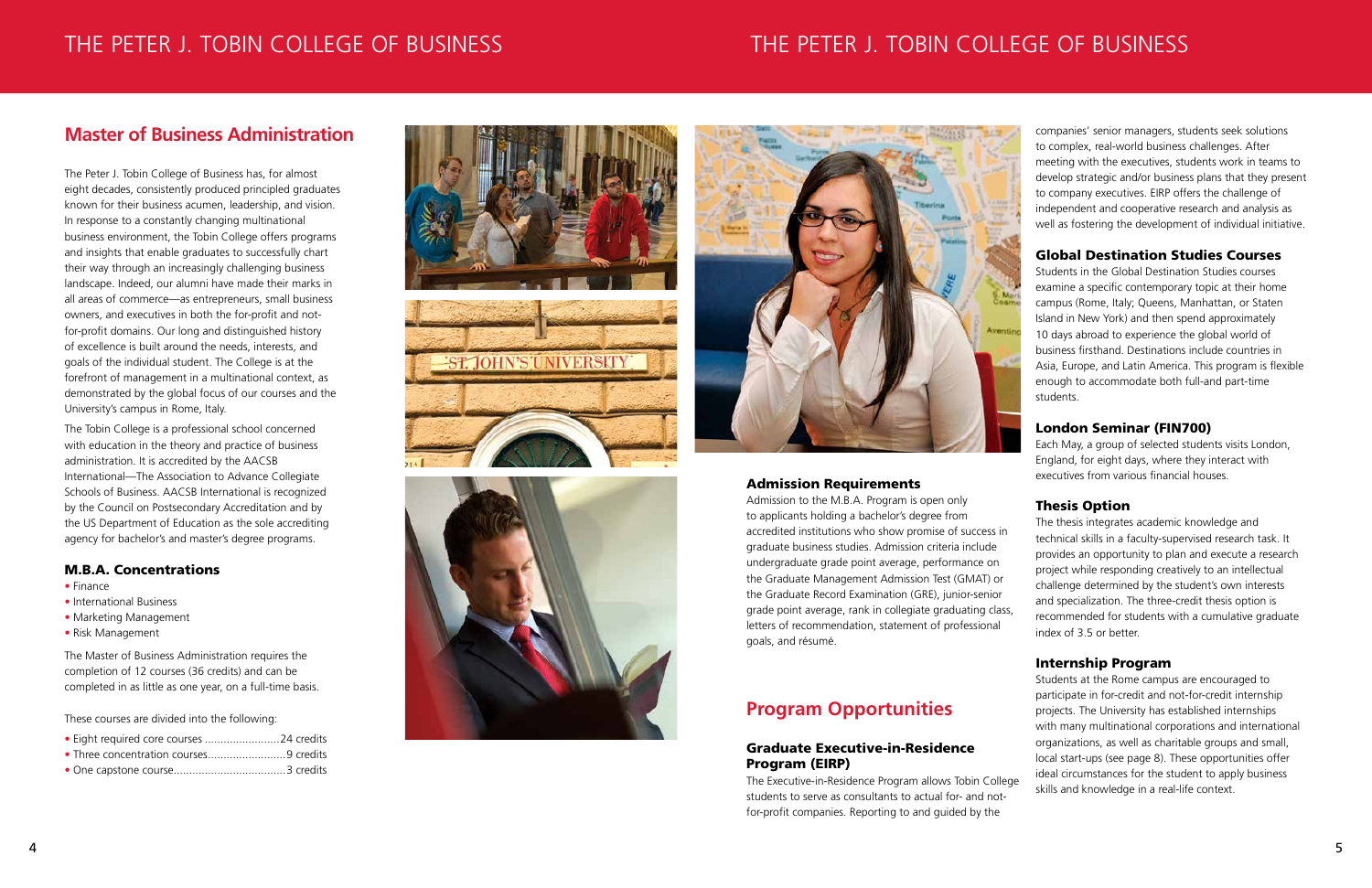#### Global Students, Teamwork, and Leadership

In Rome, graduate students from around the world are brought together in an environment that promotes interaction among and understanding of different cultures. As organizations employ teams of individuals to seek solutions to problems, the graduate programs in Rome follow this approach by fostering teamwork to examine, investigate, and solve problems. This method hones skills to persuade, encourage, and motivate others. St. John's graduates achieve success because they are trained to work and collaborate in a team-oriented environment led by faculty who encourage research, addressesing current issues facing governments and corporations.

### Global Faculty

With smaller than average class sizes, the Rome campus gives students opportunities to learn and interact with the St. John's professors. They are a mix of senior-level faculty from the University's New York campuses and expert local European faculty who have experience working in the European market (for the M.B.A. program). Possessing actual business and consulting experience, all professors are dedicated to providing quality education and training.

The faculty have a distinguished record of achievement in research, publications, and teaching that helps keep the University on the cutting edge of pedagogical issues.

#### Studying at St. John's Global Campuses

Your St. John's education is designed to offer a truly international perspective. Since required courses are offered at various campuses, St. John's students have the option to spend semesters at different campuses while completing their graduate studies. Rome students are encouraged to study abroad in New York for a semester so that they may participate in an educational and professional experience incorporating both the European and US models.

#### Service

At St. John's, service to the community is much more than a one-time volunteer experience; it is a lifetime commitment. Our desire to reach out to those in need is a direct extension of our Vincentian heritage and the mission of the University. We believe that giving back to the community deepens our faith by teaching us lessons that can only be learned through service. The Rome campus works closely with several international charities and organizations. All students are invited to explore our various service opportunities.

#### Course Schedule, Time Requirements, and Limitations

Graduate courses at the Rome campus are offered on a one- to two-year cycle, depending on the program. M.A. students who attend full-time and need to satisfy the minimum requirements may complete the program in as little as one academic year, including summer sessions.

M.B.A. students can complete the program in one academic year, including summer sessions. Part-time students may take longer. All course work, research, and examination requirements must be satisfied within five years for either program.

Rome campus graduate courses are offered in fall, spring, and summer semesters. Each semester is divided into two quarters (seven-week quarters in fall and spring; five-week quarters in summer). Students may enroll in up to two courses each quarter. The graduate programs are designed with working students in mind. Therefore, all classes are scheduled in the evening on Monday/Wednesday and Tuesday/Thursday.

#### M.B.A. Classes:

7–9:40 p.m. (7–10:45 p.m. in summer)

M.A. Classes: 7–9 p.m. (7–10 p.m. in summer)





#### Rome Campus Facilities

St. John's Rome campus is in the heart of the Eternal City, close to the Vatican and just one block from the Lepanto metro station and major bus lines. Important attractions such as Castel Sant'Angelo, Piazza del Popolo, the Spanish Steps, and Piazza Navona are in walking distance. In the immediate area, restaurants, shopping, cinemas, parks, and gyms are plentiful. The campus is open to all nonresident students from 8 a.m. to 2 a.m. daily. It is equipped with several classrooms, two large lecture halls, a student lounge, library, computer lab, and a central courtyard open to On-campus dormitory housing is available to all graduate students. The residences, used predominantly for the SJU undergraduate programs, are located on the top two floors of the campus and housed in the same building as classrooms and administrative offices. While it is not mandatory for graduate students to live on campus, single, double, and triple rooms are available. Each room contains one or more single bed(s), desks, shelves, and closets. There are bathrooms on each floor, in addition to a student lounge equipped with a refrigerator, microwave, sink area, table, and chairs. Two full kitchens are available for use by all resident students.

#### On-Campus Housing

all students, faculty, and administrators. Wi-Fi Internet is available throughout the building. Along with 24-hour security, a residence director and graduate resident assistants live on site. Alumni Network Rome campus alumni continue to be important members





of the St. John's University community. Many alumni have provided consulting opportunities to students, encouraging their companies to recruit our recent graduates for internships and employment. Many graduates, who often hold high-profile positions, return to campus to give lectures and share experiences with current students.

#### International Student Services

The Rome campus becomes home to many international students during their graduate studies. To assist them with life on campus and in Italy, the University offers various types of services to ease the transition. Assistance includes visa and permit processing, program orientation, a housing guide, and referrals to community services and organizations. Most importantly, the administration is available to listen to and help with day-to-day challenges that are part of living in a foreign country.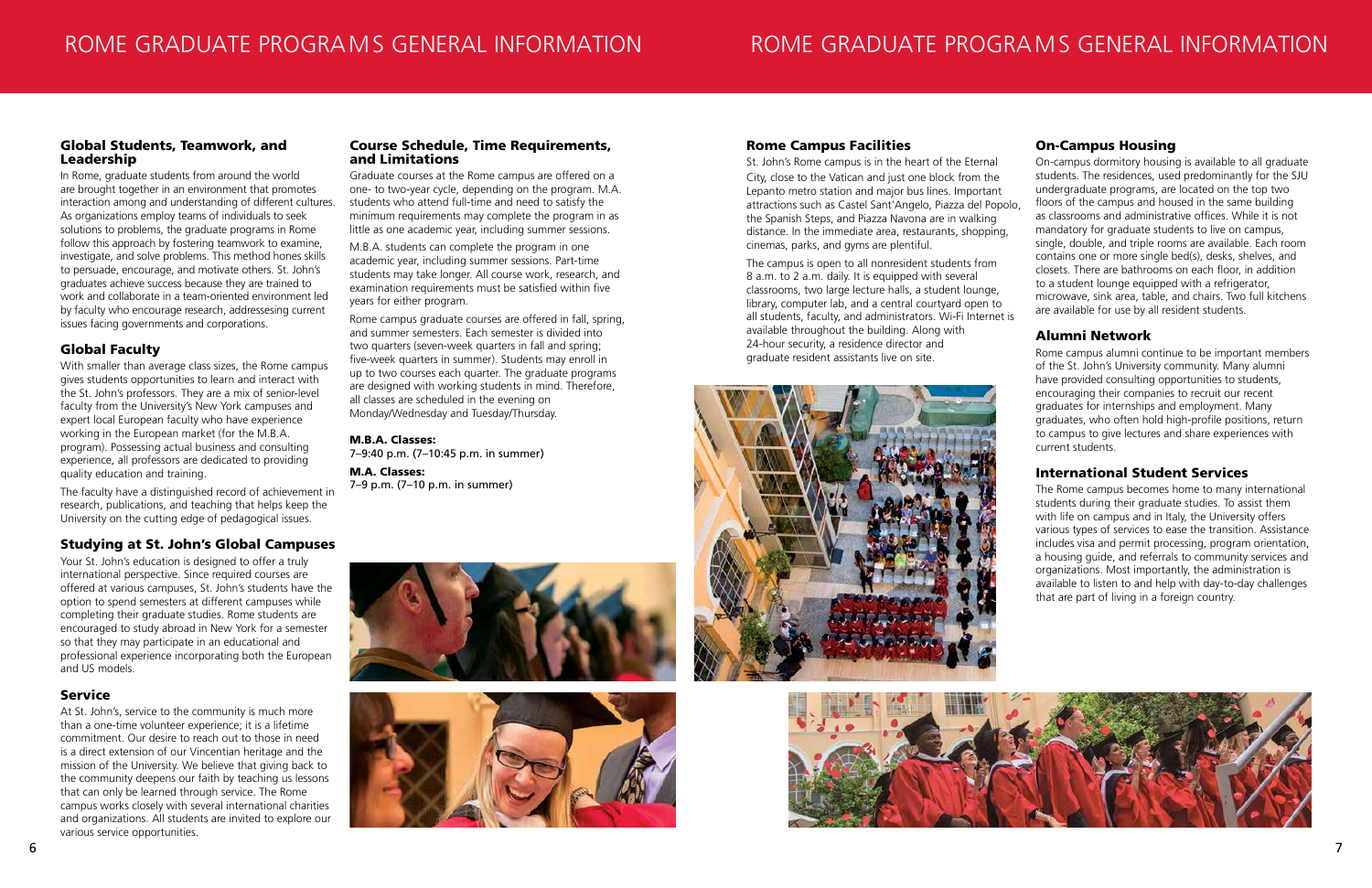#### Internships—Career Services

The campus has relationships with various international organizations, multinational corporations, and government agencies throughout Rome and Italy. Through these contacts, many internships are available throughout the academic year. These are some of the agencies and companies that have offered internships to St. John's students:

- APCO Worldwide
- Bioversity International
- Gruppo Energent
- IDLO (International Development Law Organization)
- KPMG
- UN Food and Agriculture Organization (FAO)
- UN International Fund for Agricultural Development (IFAD)
- UN World Food Programme (WFP)
- Embassy of the United States, Rome
- United Service Organzations (USO)
- Save the Children Italia

#### Seminar Series: Staying in Touch with the International Community

A seminar series is offered to enhance classroom education and to provide students with an opportunity to network with global leaders. The speakers, from business, government, and nonprofit fields, are selected in collaboration with the students' needs and interests. Lectures are typically offered a few times per semester and are open to graduate students from all programs.

#### **Scholarships**

Scholarship awards are competitive and are based on scholastic achievement, need, evidence of leadership, work experience, and other personal characteristics that may add value to the academic and social atmosphere at St. John's. Scholarships cover 25 percent of tuition costs. They are generally given to full-time students for the whole period of study, contingent on satisfactory work. To be considered, you must include a scholarship essay (in addition to your statement of objectives) in your application package, as well as our scholarship application, available upon request. Percentage scholarships are usually offered to newly accepted students and cover tuition from the semester awarded. Students holding tuition scholarships are required to pay the general fees and any other program fees required for specific courses.

Graduate Admission Processing Service Center St. John's University P.O. Box 811 Randolph, MA 02368-0811 **USA** 

New fall students also have the opportunity to apply for a one-semester housing award. The cost of a shared room is \$250 for the fall semester only.

Pope Paul VI Scholarships are available to students pursuing a Master of Arts in Government and Politics or an Advanced Certificate in International Law and Diplomacy who are diplomatic personnel from Permanent Missions to the United Nations (UN). Eligible candidates must be listed in the UN Blue Book entitled *Permanent Missions to the United Nations.* These partial scholarships cover 50 percent of tuition for the M.A. Government and Politics or the Advanced Certificate in International Law and Diplomacy.

#### Graduate Assistantships

Graduate assistantships are competitive and are awarded to currently matriculated students who are present at the Rome campus. Full- and part-time assistantships are awarded on a semester basis to qualified students.

These awards are based on academic achievement. Full- and half-tuition remission for up to four classes per semester is awarded, and all students must maintain a full-time study program. The renewal, contingent on satisfactory work, is at the discretion of the University.

#### Resident Assistantships

Resident assistantship opportunities are offered on a semester basis to currently enrolled students. RAs work closely with the residence director and live on campus. The part-time position includes assisting with student arrival and departure days, serving as an emergency contact for students, and enforcing campus policies and procedures. Knowledge of Italian is an advantage. Remuneration for work includes a single room on campus and a meal plan.

#### US Federal Loans for American Citizens

American students who are interested in studying in Rome are eligible to apply for federal graduate loans through the US government. This process should be started in January, prior to receiving an acceptance to St. John's University. The University deadline for filing the FAFSA application is February 1.



### ADMISSION INFORMATION

Apply to **stjohns.edu/Apply**

Please send us your completed applications:

#### M.A. Program in Government and Politics

#### M.B.A. Program

Office of Graduate Admission The Peter J. Tobin College of Business St. John's University 8000 Utopia Parkway Queens, NY 11439 USA

#### **Application Deadlines**

While we have rolling admissions, you may apply for any semester; however, we recommend the following deadlines for submitting your application:

Fall Semester: June 15 Spring Semester: October 15 Summer Semester: March 15

### Application Materials

- Online application
- Personal statement
- Official college or university transcripts with conferral from all institutions that you attended. Please note that all transcripts must be in English. Official English translations of all academic records that are not in English must be provided.
- Two letters of recommendation in English
- M.B.A. applicants must provide official GMAT (code: JHQ-VQ-11) or GRE (code: 1654) results.
- Official TOEFL / IELTS results (Only for students of nonnative English– speaking countries. Please see list of TOEFL-exempt countries at stjohns.edu/International/Requirements.) The campus code for Rome is 0132.
- Application fee of \$70 USD (M.A. program); \$50 USD (M.B.A. program)
- Résumé